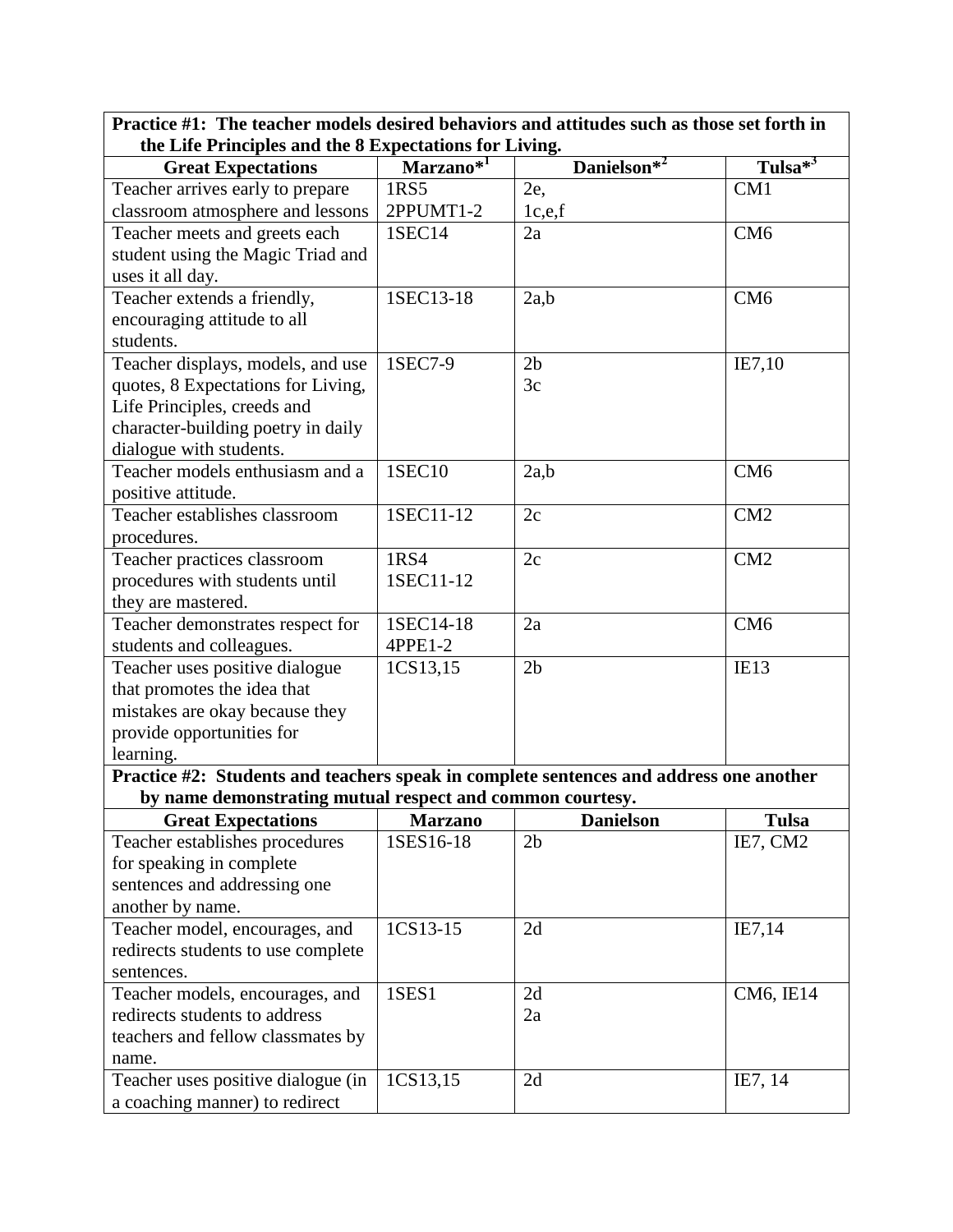| students to rephrase grammatical                                                                  |                  |            |                 |  |
|---------------------------------------------------------------------------------------------------|------------------|------------|-----------------|--|
| errors within sentences.                                                                          |                  |            |                 |  |
| Teacher uses positive dialogue (in                                                                | 1CS13,15         | 2a         | CM6, IE14       |  |
| a coaching manner) to redirect                                                                    |                  | 2d         |                 |  |
| students to address teachers and                                                                  |                  |            |                 |  |
| fellow students by name.                                                                          |                  |            |                 |  |
| Teacher uses positive dialogue (in                                                                | 1CS13,15         | 2d         | IE7, 14         |  |
| a coaching manner) to redirect                                                                    |                  |            |                 |  |
| students to rephrase incomplete                                                                   |                  |            |                 |  |
| sentences.                                                                                        |                  |            |                 |  |
| Practice #3: Students are taught as a whole group, thoroughly and to mastery, with                |                  |            |                 |  |
| intensive and specific modification insuring success for all.                                     |                  |            |                 |  |
| <b>Great Expectations</b>                                                                         | Marzano*         | Danielson* | <b>Tulsa</b>    |  |
| Teacher uses anticipatory                                                                         | 1CS3             | 3c         | IE9             |  |
| activities that engage students,                                                                  |                  |            |                 |  |
| building on prior knowledge and                                                                   |                  |            |                 |  |
| emotionally connecting them to                                                                    |                  |            |                 |  |
| the content to be taught.                                                                         |                  |            |                 |  |
| Teacher actively engages all                                                                      | 1SES1-9          | 3c         | IE9             |  |
| students in all lessons.                                                                          |                  |            |                 |  |
| Teachers provides instruction in                                                                  | 1CS <sub>2</sub> | 3c         | IE9             |  |
| whole-group setting.                                                                              |                  |            |                 |  |
| Teacher provides frequent                                                                         | <b>1SES18</b>    | 3d         | IE13,9,14       |  |
| feedback keeping students                                                                         |                  |            |                 |  |
| encouraged, focused, and on-task.                                                                 |                  |            |                 |  |
| Teacher assesses the knowledge                                                                    | 1SES17,18        | 3d         | IE9,13          |  |
| level and collective-individual                                                                   | 1CS5,8           |            |                 |  |
| learning needs of students                                                                        |                  |            |                 |  |
| through questionsing and                                                                          |                  |            |                 |  |
| processing activities.                                                                            |                  |            |                 |  |
| Teacher revisits newly learned                                                                    | 1CS9             | 3e         | IE15            |  |
| content/concepts frequently.                                                                      |                  |            |                 |  |
| Teacher develops a variety of                                                                     | $1CS1-15$        | 3a,b,c,d,e | IE10            |  |
| activities to assist students in                                                                  |                  |            |                 |  |
| processing new information.                                                                       |                  |            |                 |  |
| Teacher provides numerous                                                                         | 1CS10            | 3e         | IE10,14         |  |
| opportunities for students to                                                                     | 2PPSNS1-3        |            |                 |  |
| participate in flexible groups                                                                    |                  |            |                 |  |
| based on individual modifications                                                                 |                  |            |                 |  |
| needed.                                                                                           |                  |            |                 |  |
| Teacher engages in positive                                                                       | 1SES7            | 3a         | CM <sub>6</sub> |  |
| dialogue with students.                                                                           |                  |            |                 |  |
| Teacher uses proximity to keep                                                                    | 1SES4            | 2c,d       | IE13            |  |
| students engaged and focused.                                                                     |                  |            |                 |  |
| <b>Practice #4:</b> Lessons are integrated, related to the real world, reviewed consistently, and |                  |            |                 |  |
| connected to subsequent curricula.                                                                |                  |            |                 |  |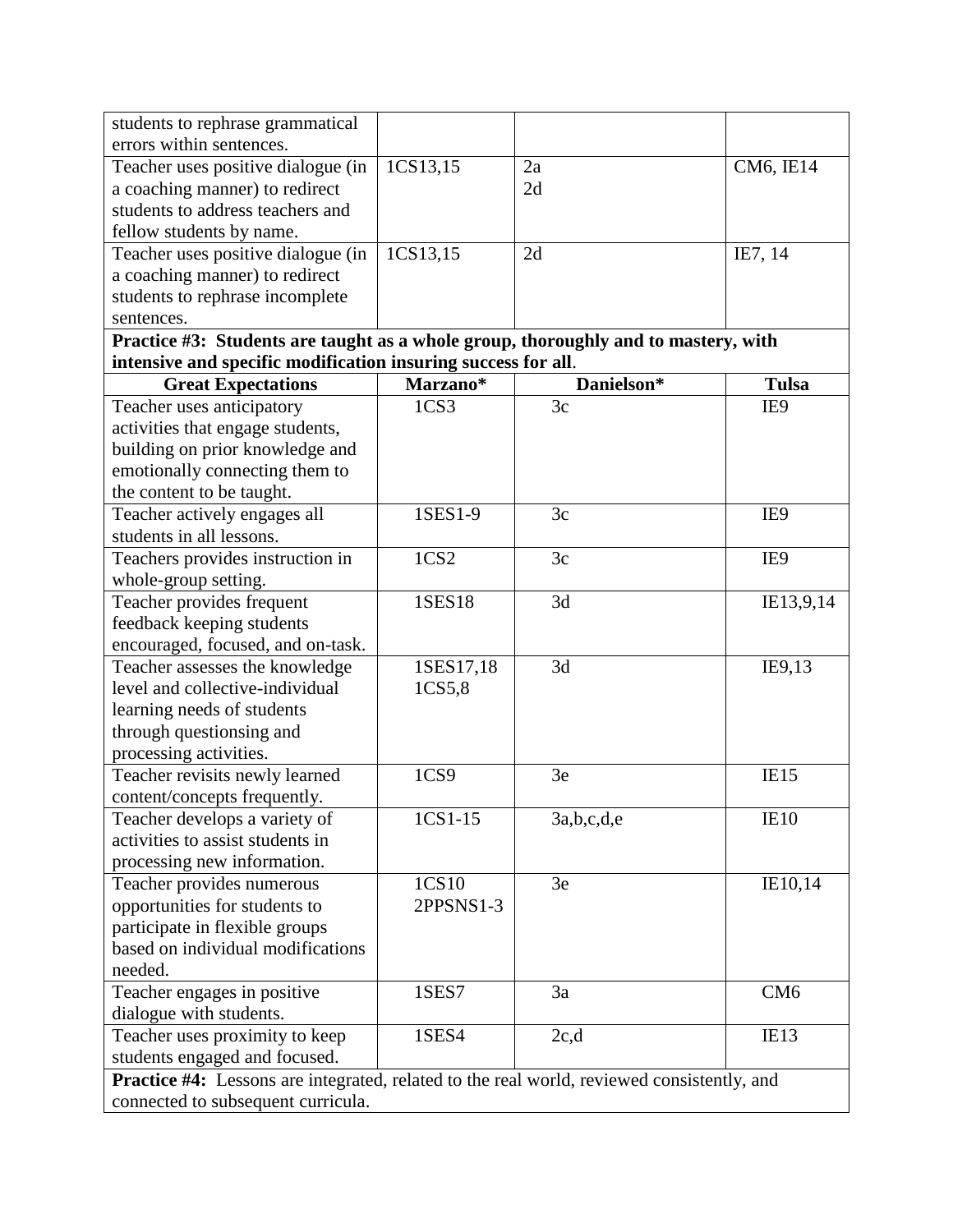| <b>Great Expectations</b>                         | <b>Marzano</b>   | <b>Danielson</b> | <b>Tulsa</b>    |
|---------------------------------------------------|------------------|------------------|-----------------|
| Teacher provides a "hook" or                      | 1 <sub>CS3</sub> | 3c               | IE <sub>9</sub> |
| "thread" to connect content and                   |                  |                  |                 |
| learning.                                         |                  |                  |                 |
| Teacher develops creative,                        | 1SES13           | 3 <sub>c</sub>   | CM <sub>9</sub> |
| meaningful, and useful content                    |                  |                  | IE <sub>9</sub> |
| that builds an emotional link                     |                  |                  |                 |
| between students and learning.                    |                  |                  |                 |
| Teacher builds into each lesson                   | 1CS5,9           | 3 <sub>e</sub>   | <b>IE 15</b>    |
| adequate time for processing new                  |                  |                  |                 |
| information and making                            |                  |                  |                 |
| connections to past learning.                     |                  |                  |                 |
| Teacher provides frequent                         | 1CS13,15         | 3d               | <b>IE 13</b>    |
| feedback to keep students on right                |                  |                  |                 |
| track while learning and                          |                  |                  |                 |
| encourages students to self-                      |                  |                  |                 |
| evaluate learning.                                |                  |                  |                 |
| Teacher connects what has                         | 1CS9             | 3a,c,e           | <b>IE 15</b>    |
| already been learned with                         |                  |                  |                 |
| subsequent material to assist                     |                  |                  |                 |
| students in understanding the                     |                  |                  |                 |
| relevance and meaning of the new                  |                  |                  |                 |
| knowledge.                                        |                  |                  |                 |
| Teacher provides constant and                     | 1CS9, 10-15      | 3 <sub>e</sub>   | <b>IE 15</b>    |
| consistent review of newly                        |                  |                  |                 |
| learned skills to assist students in              |                  |                  |                 |
| maximizing internalization and to                 |                  |                  |                 |
| assist in the movement of                         |                  |                  |                 |
| knowledge from short-term to                      |                  |                  |                 |
| long-term memory.                                 |                  |                  |                 |
| Teacher provides opportunities                    | 1CS14,16-17      | 3 <sub>e</sub>   | <b>IE 14</b>    |
| for students to demonstrate                       |                  |                  |                 |
| learning through creative                         |                  |                  |                 |
| alternatives to pencil/paper tests.               |                  |                  |                 |
| Practice #5: Critical thinking skills are taught. |                  |                  |                 |
| <b>Great Expectations</b>                         | <b>Marzano</b>   | <b>Danielson</b> | <b>Tulsa</b>    |
| Teacher uses movement, actions,                   | ISES4,2,9        | 3c               | IE13            |
| and music to engage students'                     |                  |                  |                 |
| brains.                                           |                  |                  |                 |
| Teacher facilitates discussions by                | 1CS6,8           | 3 <sub>b</sub>   | IE 13           |
| using open-ended questions.                       |                  |                  |                 |
| Teacher develops procedures to                    | 1CS16-18         | 3a,b,c,d,e       | IE13            |
| insure students apply and analyze                 |                  |                  |                 |
| concepts synthesize elements, and                 |                  |                  |                 |
| evaluate information.                             |                  |                  |                 |
| Teacher allows time for students                  | $1CS1-8$         | 3e               | IE13            |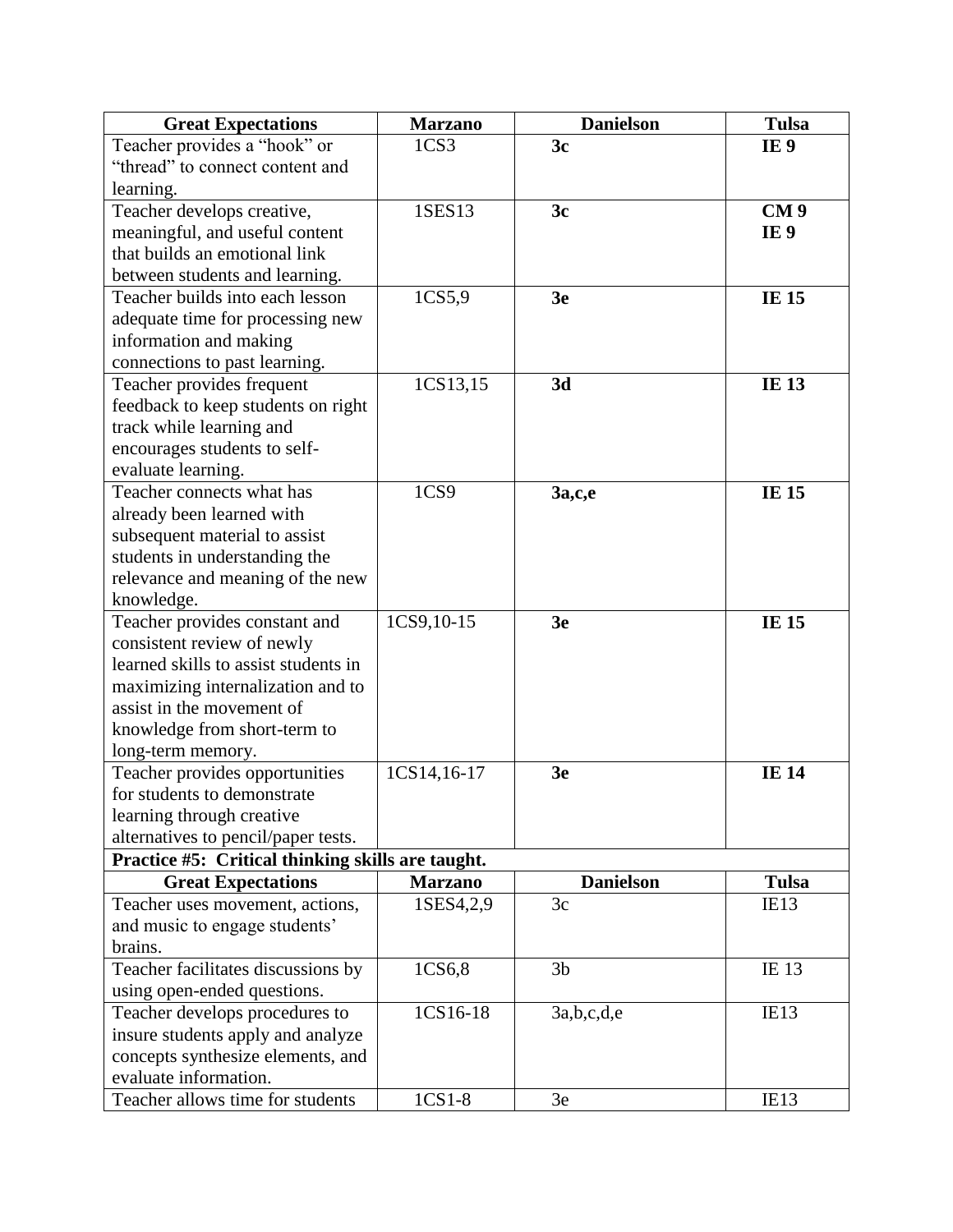| to process information.                                                           |                                                                                          |                  |                 |  |
|-----------------------------------------------------------------------------------|------------------------------------------------------------------------------------------|------------------|-----------------|--|
| Teacher accommodates different                                                    | 1SES1-9                                                                                  | 3e               | IE10            |  |
| learning styles.                                                                  |                                                                                          |                  |                 |  |
| Teacher facilitates the                                                           | 1CS16-18                                                                                 | 3e               | IE10            |  |
| development of different forms of                                                 |                                                                                          |                  |                 |  |
| intelligence.                                                                     |                                                                                          |                  |                 |  |
| Teacher offers dynamic multi-                                                     | 1CS16-18                                                                                 | 3e               | <b>IE 10</b>    |  |
| disciplinary approaches to                                                        | 2PPLU2                                                                                   |                  |                 |  |
| teaching and learning.                                                            |                                                                                          |                  |                 |  |
| Teacher uses wisdom literature                                                    | 1CS6, 12, 13                                                                             | 3c               | IE7             |  |
| that causes students to draw                                                      |                                                                                          | 1 <sub>d</sub>   |                 |  |
| conclusions, analyze cause and                                                    |                                                                                          |                  |                 |  |
| effect, examine opposite points of                                                |                                                                                          |                  |                 |  |
| view, evaluate circumstances,                                                     |                                                                                          |                  |                 |  |
| weigh consequences, etc.                                                          |                                                                                          |                  |                 |  |
| Teacher uses authentic                                                            | 1CS16-18                                                                                 | 3d               | IE16, 13        |  |
| assessments to check for student                                                  |                                                                                          |                  |                 |  |
| understanding.                                                                    |                                                                                          |                  |                 |  |
| Practice #6: A non-threatening environment, conducive to risk-taking, is evident. |                                                                                          |                  |                 |  |
|                                                                                   | Mistakes are okay. Students are taught to learn from their mistakes and to correct them. |                  |                 |  |
| <b>Great Expectations</b>                                                         | <b>Marzano</b>                                                                           | <b>Danielson</b> | <b>Tulsa</b>    |  |
| Teacher establishes rapport with                                                  | 1SES13-15                                                                                | 3a               | CM <sub>6</sub> |  |
| students.                                                                         |                                                                                          | 2a,b             |                 |  |
| Teacher demonstrates respect for                                                  | $1SES16-18$                                                                              | 2a,b             | CM <sub>6</sub> |  |
| students.                                                                         |                                                                                          |                  |                 |  |
| Teacher uses team building                                                        | 1CS5,10                                                                                  | 3 <sub>b</sub>   | CM <sub>6</sub> |  |
| activities to develop a feeling of                                                |                                                                                          |                  |                 |  |
| community in the classroom.                                                       |                                                                                          |                  |                 |  |
| Teacher is proactive in all things.                                               | 2all                                                                                     | 1a,b,c,d,e,f     | <b>PG18</b>     |  |
|                                                                                   |                                                                                          |                  |                 |  |
| Teacher uses appropriate wisdom                                                   | 2PPUMT1                                                                                  | 2d               | IE7             |  |
| literature as models or patterns for                                              | 1SES9                                                                                    |                  |                 |  |
| students to follow as they learn                                                  |                                                                                          |                  |                 |  |
| from mistakes and accept                                                          |                                                                                          |                  |                 |  |
|                                                                                   |                                                                                          |                  |                 |  |
| responsibility for their own                                                      |                                                                                          |                  |                 |  |
| decisions/actions.                                                                |                                                                                          |                  |                 |  |
| Teacher uses music to create a                                                    | 1SES9                                                                                    | 2 <sub>b</sub>   | CM <sub>6</sub> |  |
| non-threatening environment that                                                  |                                                                                          |                  |                 |  |
| is conducive to learning.                                                         |                                                                                          |                  |                 |  |
| Teacher affirms and redirects                                                     | 1SES9                                                                                    | 2d               | CM <sub>6</sub> |  |
| students through the use of                                                       |                                                                                          |                  |                 |  |
| quotes, positive phrases, and                                                     |                                                                                          |                  |                 |  |
| expressions.                                                                      |                                                                                          |                  |                 |  |
| Teacher establishes classroom                                                     | 1RS4                                                                                     | 2c               | CM2             |  |
| procedures using the 8<br>Expectations for Living.                                |                                                                                          |                  |                 |  |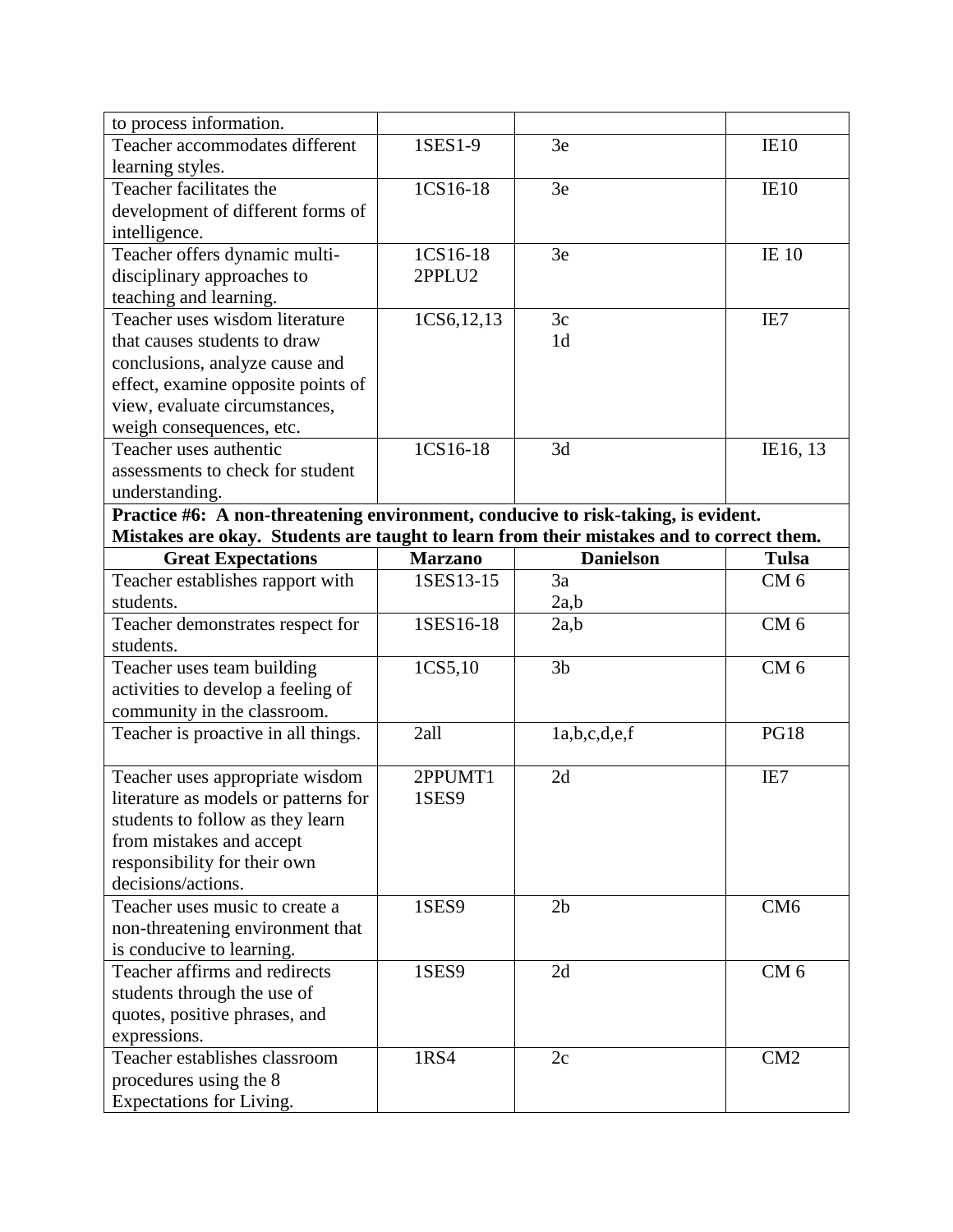| Teacher develops trust with                                                         | 1SES10-18      | 2 <sub>b</sub>   | CM2             |
|-------------------------------------------------------------------------------------|----------------|------------------|-----------------|
| students by teaching and                                                            |                |                  |                 |
| modeling Covey's Eight Ways to                                                      |                |                  |                 |
| <b>Build Trust.</b>                                                                 |                |                  |                 |
| Teacher removes all negative                                                        | 4PPE2          | 2a,b             | CM <sub>6</sub> |
| labels.                                                                             |                |                  |                 |
| Teacher empowers students with                                                      | 4PPE2          | 2a,b             | CM <sub>6</sub> |
| positive dialogue about their                                                       |                |                  |                 |
| potential successes, rather than                                                    |                |                  |                 |
| their failures.                                                                     |                |                  |                 |
| Teacher teaches with compassion,                                                    | 1SES10,13-     | 3e               | IE <sub>9</sub> |
| understanding, and flexibility.                                                     | 15             |                  | CM <sub>6</sub> |
| Teacher acknowledges and thanks                                                     | 4PPE2          | 2a               | CM <sub>6</sub> |
| students for their contributions.                                                   |                |                  |                 |
| Teacher gives immediate, positive                                                   | 1CS13          | 3d               | IE <sub>9</sub> |
| feedback and coaches students                                                       |                |                  |                 |
| toward mastering their goals.                                                       |                |                  |                 |
| Practice #7: Memory work, recitations and/or writing occur daily. These enhance     |                |                  |                 |
| character development and effective communication skills while extending curricula. |                |                  |                 |
| Recitations are exuberant and full of expression.                                   |                |                  |                 |
| <b>Great Expectations</b>                                                           | <b>Marzano</b> | <b>Danielson</b> | <b>Tulsa</b>    |
| Teacher assists students in                                                         | $1CS1-8$       | 3c               | <b>IE</b> 10    |
| memorizing quotes and poetry.                                                       |                |                  |                 |
| Teacher provides opportunities                                                      | 4PPE2          | 3d               | CM <sub>5</sub> |
| for students to showcase in                                                         | 1RS3           |                  |                 |
| various ways.                                                                       |                |                  |                 |
| Teacher works with students to                                                      | 1RS1,3         | 2 <sub>b</sub>   | CM <sub>6</sub> |
| develop a school/class/personal                                                     |                |                  |                 |
| creed which is recited or reflected                                                 |                |                  |                 |
| upon daily and applied in daily                                                     |                |                  |                 |
| dialogue.                                                                           |                |                  |                 |
| <b>Teacher facilitates discussions</b>                                              | $1CS1-8$       | 3 <sub>b</sub>   | <b>IE 10</b>    |
| and studies with students                                                           |                |                  |                 |
| concerning challenging                                                              |                |                  |                 |
|                                                                                     |                |                  |                 |
| vocabulary from selected poetry,                                                    |                |                  |                 |
| quotes, and recitations.                                                            |                |                  |                 |
| Teacher engages students in                                                         | 1CS8           | 3c               | <b>IE 10</b>    |
| journal writing each day.                                                           |                |                  |                 |
| Teacher provides opportunities                                                      | 2PPLU2         | 2 <sub>b</sub>   | CM <sub>6</sub> |
| for students to memorize and                                                        |                |                  |                 |
| recite character-building poetry                                                    |                |                  |                 |
| and quotes designed to build                                                        |                |                  |                 |
| social competence.                                                                  |                |                  |                 |
| Teacher posts quotes and                                                            | 2PPUMT1        | 1 <sub>d</sub>   | IE7             |
| character-building poetry in the<br>classroom.                                      |                |                  |                 |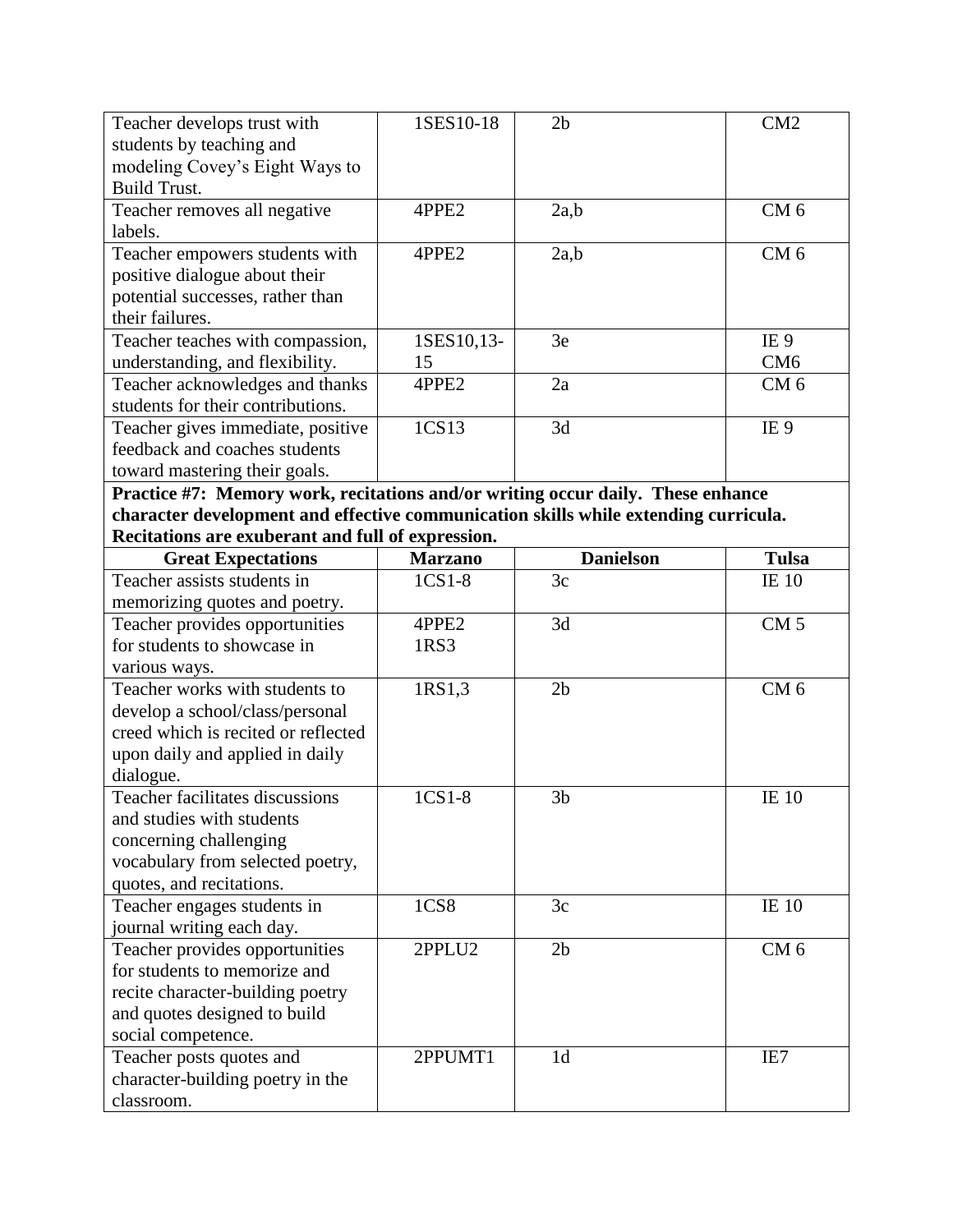| Teacher provides students with                                                            | 2PPUMT1          | 1 <sub>d</sub>   | IE7              |
|-------------------------------------------------------------------------------------------|------------------|------------------|------------------|
| selections of quotations/poetry to                                                        |                  |                  |                  |
| use as resources.                                                                         |                  |                  |                  |
| Teacher discusses and analyzes                                                            | <b>1CS8</b>      | 3 <sub>b</sub>   | IE <sub>7</sub>  |
| with students recitations, quotes,                                                        |                  |                  |                  |
| poetry to help them internalize                                                           |                  |                  |                  |
| ideas.                                                                                    |                  |                  |                  |
| Practice #8: Enriched vocabulary is evident and is drawn directly from challenging        |                  |                  |                  |
| writings and wisdom literature. Sources should include classic literature, myths, fables, |                  |                  |                  |
| poetry, proverbs, quotes, and other genres.                                               |                  |                  |                  |
| <b>Great Expectations</b>                                                                 | <b>Marzano</b>   | <b>Danielson</b> | <b>Tulsa</b>     |
| Teacher elects meaningful                                                                 | 2PPLU2           | 1 <sub>d</sub>   | IE7              |
| classics, character-building                                                              |                  |                  |                  |
| poetry, myths, fables, proverbs,                                                          |                  |                  |                  |
| and quotes from various cultures                                                          |                  |                  |                  |
| as content for reading lessons.                                                           |                  |                  |                  |
| Teacher uses excerpts from                                                                | 1CS <sub>2</sub> | 1 <sub>d</sub>   | IE7              |
| wisdom literature to create the                                                           |                  |                  |                  |
| stage for new                                                                             |                  |                  |                  |
| topics/concepts/lessons.                                                                  |                  |                  |                  |
| Teacher introduces authors and                                                            | 1CS3,6           | 3 <sub>b</sub>   | IE7              |
| how their writings relate to real                                                         |                  |                  |                  |
| life.                                                                                     |                  |                  |                  |
| Teacher allows students to create                                                         | 1CS17,18         | 3d               | IE <sub>10</sub> |
| their own form of book report.                                                            |                  |                  |                  |
| Teacher creates units of study                                                            | 2PPLU2           | 1a               | IE7              |
| around a piece of literature.                                                             |                  |                  |                  |
| Teacher helps students develop an                                                         | 1 <sub>CS7</sub> | 3 <sub>b</sub>   | IE11             |
| increased vocabulary by using a                                                           |                  |                  |                  |
| lexicon, word wall, word of the                                                           |                  |                  |                  |
| day, etc.                                                                                 |                  |                  |                  |
| Teacher facilitates discussion                                                            | <b>1CS8</b>      | 3 <sub>b</sub>   | IE <sub>7</sub>  |
| groups for reviewing and                                                                  |                  |                  |                  |
| reflecting on a piece of literature.                                                      |                  |                  |                  |
| Teacher encourages the use of                                                             | 1CS14            | 3 <sub>b</sub>   | <b>IE</b> 11     |
| new vocabulary words in journal                                                           |                  |                  |                  |
| writing, discussion, and oral                                                             |                  |                  |                  |
| communications.                                                                           |                  |                  |                  |
| Practice #9: The Magic Triad, a positive and caring environment, and discipline with      |                  |                  |                  |
| dignity and logic are evident.                                                            |                  |                  |                  |
| <b>Great Expectations</b>                                                                 | <b>Marzano</b>   | <b>Danielson</b> | <b>Tulsa</b>     |
| Teacher demonstrates, teaches,                                                            | 1SES14           | 2a,b             | IE 12            |
| and models the Magic Triad.                                                               |                  |                  |                  |
| Teacher consistently greets                                                               | 1SES14           | 2a,b             | IE 12            |
| students using the Magic Triad                                                            |                  |                  |                  |
| and models it throughout the day.                                                         |                  |                  |                  |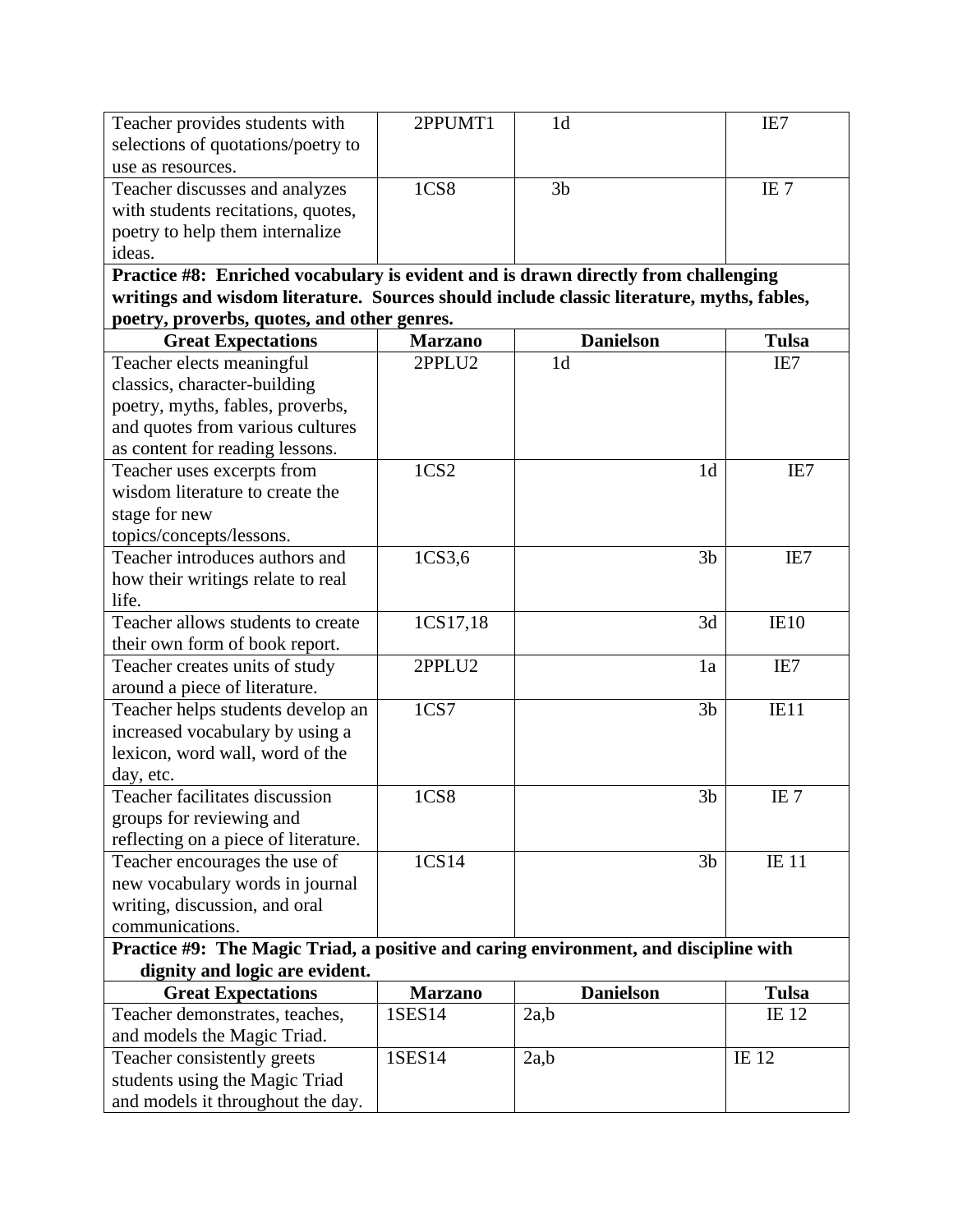| Teacher listens intently and                                                               | 1SES13-15      | 2a,b             | IE 12           |
|--------------------------------------------------------------------------------------------|----------------|------------------|-----------------|
| empathetically to students.                                                                |                |                  |                 |
| Teacher verbally affirms students                                                          | 1SES12         | 2a,b             | CM <sub>6</sub> |
| daily.                                                                                     |                |                  |                 |
| Teacher redirects any                                                                      | 1SES14,15      | 2d               | CM2             |
| sarcasm/negativity heard from                                                              |                |                  |                 |
| students.                                                                                  |                |                  |                 |
| Teacher posts and uses quotes,                                                             | 1RS5           | 1 <sub>d</sub>   | IE7             |
| proberbs, 8 Expectations for                                                               |                | 2d               |                 |
| Living, Life Principles, creed,                                                            |                |                  |                 |
| character-building poetry to                                                               |                |                  |                 |
| affirm and/or redirect students.                                                           |                |                  |                 |
| Teacher moves around the                                                                   | 1SES4          | 2b,d             | IE13            |
| classroom, using proximity to                                                              |                |                  |                 |
| monitor class activities.                                                                  |                |                  |                 |
| Teacher seeks to change behavior,                                                          | 1SES10-12      | 2d               | CM <sub>6</sub> |
| not to punish students.                                                                    |                |                  |                 |
| Teacher uses positive dialog with                                                          | 4PPE1-2        | 3a               | CM6, IS19       |
| everyone.                                                                                  |                |                  |                 |
| Teacher creates an optimal                                                                 | 2PPLU1-3       | 2 <sub>b</sub>   | CM <sub>6</sub> |
| learning environment of low                                                                |                |                  |                 |
| stress and high challenge.                                                                 |                |                  |                 |
| Teacher builds good parent                                                                 | 4PPE2          | 4c               | <b>IS19</b>     |
| relationships.                                                                             |                |                  |                 |
|                                                                                            |                |                  |                 |
| Practice #10: Every student's work is displayed in some form. Teacher provides positive    |                |                  |                 |
| commentary through oral and/or written feedback.                                           |                |                  |                 |
| <b>Great Expectations</b>                                                                  | <b>Marzano</b> | <b>Danielson</b> | <b>Tulsa</b>    |
| Teacher displays student work in                                                           | 1SES16         | 2e               | CM <sub>6</sub> |
| various ways.                                                                              |                |                  |                 |
| Teacher displays student work                                                              | 1SES16         | 2e               | CM <sub>6</sub> |
| throughout the school (hallways,                                                           |                |                  |                 |
| cafeteria, etc.)                                                                           |                |                  |                 |
| Teacher omits grades on                                                                    | 1SES16         | 2a,b             | CM <sub>6</sub> |
| displayed work.                                                                            |                |                  |                 |
| Teacher uses positive captions to                                                          | 1SES16         | 3a               | CM <sub>6</sub> |
| highlight group work.                                                                      |                |                  |                 |
| Teacher writes rich, positive                                                              | 1SES16         | 3a               | CM <sub>6</sub> |
| comments on student work.                                                                  |                |                  |                 |
| Teacher always looks for positive                                                          | 1SES16         |                  | CM <sub>6</sub> |
| attributes in student work and                                                             |                | 3a               |                 |
| insures that comments reflect this.                                                        |                |                  |                 |
| Practice #11: Word identification skills are used as a foundation for expanding the use of |                |                  |                 |
| the English language.                                                                      |                |                  |                 |
| <b>Great Expectations</b>                                                                  | <b>Marzano</b> | <b>Danielson</b> | <b>Tulsa</b>    |
| Teacher displays and routinely<br>uses grade-appropriate phonics                           | 2PPUMT1        | 1a               | IE10            |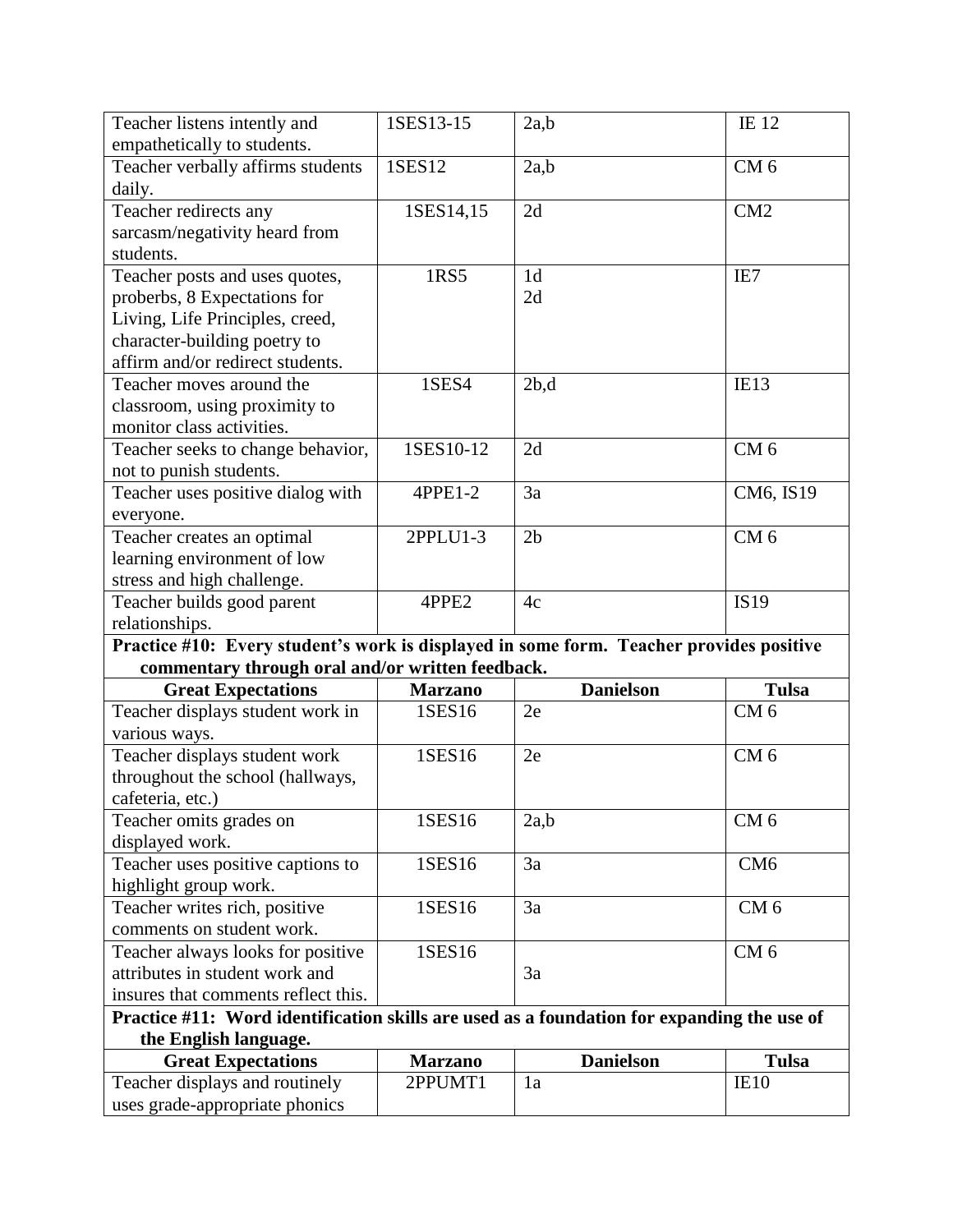| cards.                                                                                 |                  |                  |                  |
|----------------------------------------------------------------------------------------|------------------|------------------|------------------|
| Teacher routinely reviews sounds,                                                      | 1 <sub>CS1</sub> | 1a               | IE10             |
| diacritical marks, spelling                                                            |                  |                  |                  |
| patterns, and morphologies.                                                            |                  |                  |                  |
| Teacher creates a word wall as a                                                       | 1 <sub>CS3</sub> | 2a               | <b>IE</b> 11     |
| resource for students.                                                                 |                  |                  |                  |
| Teacher syllabicates new                                                               | 1 <sub>CS7</sub> | 3e               | IE <sub>1</sub>  |
| vocabulary in a variety of ways.                                                       |                  |                  |                  |
| Teacher develops a classroom                                                           | 1CS7             | 3 <sub>b</sub>   | IE <sub>10</sub> |
| lexicon, encouraging discussion                                                        |                  |                  |                  |
| and integration across the                                                             |                  |                  |                  |
| curricula.                                                                             |                  |                  |                  |
| Teacher provides the decoding                                                          | 1 <sub>CS1</sub> | 1a               | IE10, 11         |
| skills needed for students to read                                                     |                  |                  |                  |
| and comprehend rich vocabulary                                                         |                  |                  |                  |
| drawn from wisdom literature.                                                          |                  |                  |                  |
| Practice #12: Students assume responsibility for their own behavior. Their choices     |                  |                  |                  |
| determine the consequences.                                                            |                  |                  |                  |
| <b>Great Expectations</b>                                                              | <b>Marzano</b>   | <b>Danielson</b> | <b>Tulsa</b>     |
| Teacher displays, teaches, models                                                      | 1SES14-16        | 2 <sub>b</sub>   | CM <sub>6</sub>  |
| the 8 Expectations for Living and                                                      |                  |                  |                  |
| the Life Principles.                                                                   |                  |                  |                  |
| Teacher provides time to discuss                                                       | 1SES8            | 3 <sub>b</sub>   | CM <sub>6</sub>  |
| and process the meaning of each                                                        |                  |                  |                  |
| of the 8 Expectations for Living                                                       |                  |                  |                  |
| and Life Principles.                                                                   |                  |                  |                  |
| Teacher redirects and encourages                                                       | 1SES1            | 2d               | CM <sub>6</sub>  |
| students by using the 8                                                                |                  |                  |                  |
| Expectations for Living and the<br>Lie Principles.                                     |                  |                  |                  |
| Teacher determines, jointly, with                                                      | 1SES11           | 2c               | CM2              |
| students, the natural/logical                                                          |                  |                  |                  |
| consequences for specific                                                              |                  |                  |                  |
| disruptions.                                                                           |                  |                  |                  |
| Teacher empowers students by                                                           | 1SES13           | 2a,b             | IE9              |
| providing opportunities for                                                            |                  |                  |                  |
| choice.                                                                                |                  |                  |                  |
| Practice #13: A school, class, or personal creed is recited or reflected upon daily to |                  |                  |                  |
| reaffirm commitment to excellence.                                                     |                  |                  |                  |
| <b>Great Expectations</b>                                                              | <b>Marzano</b>   | <b>Danielson</b> | <b>Tulsa</b>     |
| Teacher involves all students in                                                       | 1SES6            | 2a.b             | CM2              |
| developing and memorizing a                                                            |                  |                  |                  |
| school/class/personal creed.                                                           |                  |                  |                  |
| Teacher facilitates in the research                                                    | <b>1SES6</b>     | 3 <sub>b</sub>   | <b>IE</b> 11     |
| and discussion of the meanings of                                                      |                  |                  |                  |
| difficult words, phrases, or                                                           |                  |                  |                  |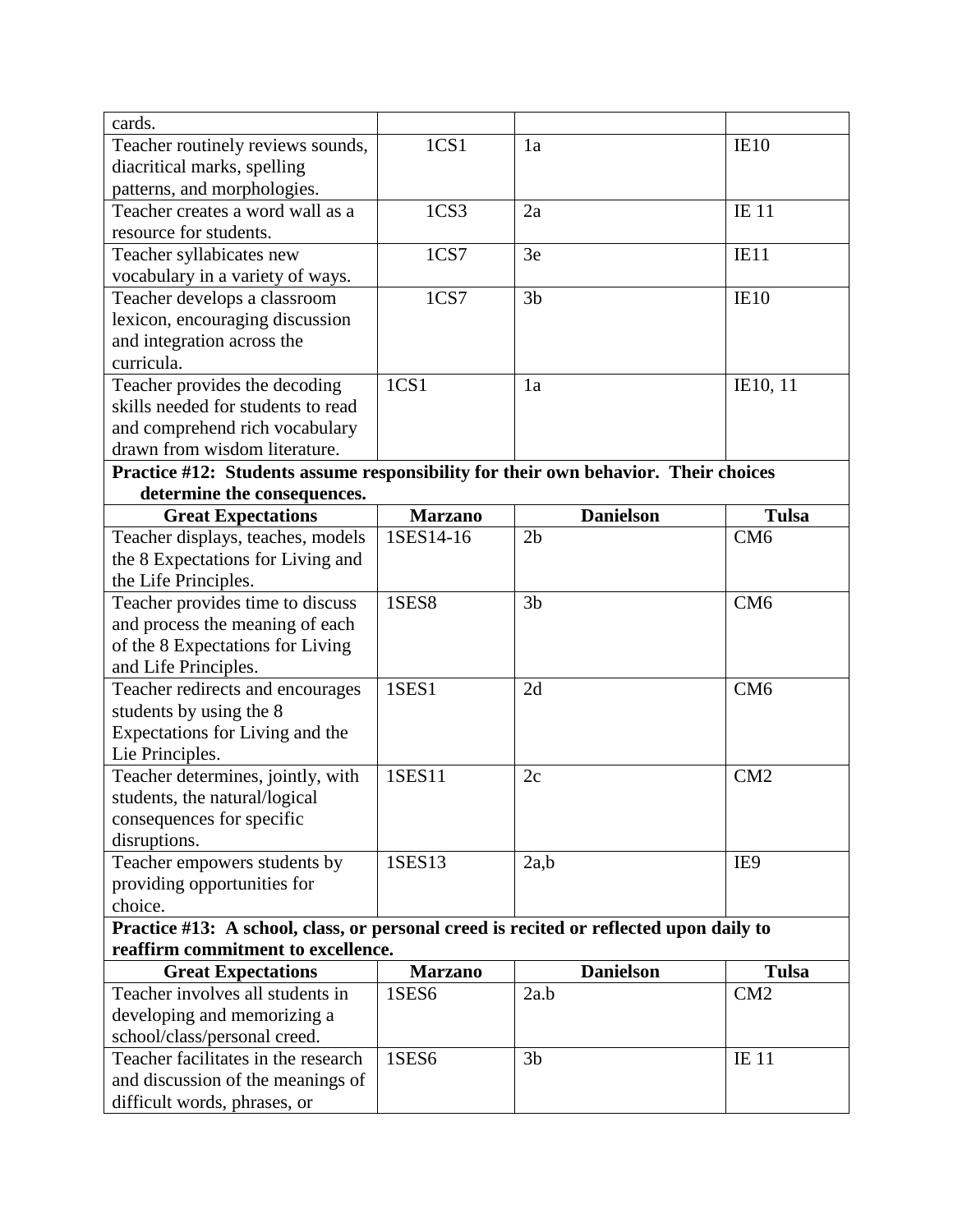| sentences within the creed.                                                            |                |                  |                  |
|----------------------------------------------------------------------------------------|----------------|------------------|------------------|
| Teacher involves all student                                                           | 1SES6          | 3c               | CM 6             |
| students in reciting or reflecting                                                     |                |                  |                  |
| upon the creed daily.                                                                  |                |                  |                  |
| Teacher uses language from                                                             | 1SES1,6        | 2d               | CM <sub>6</sub>  |
| within the creed to redirect or                                                        |                |                  |                  |
| affirm behavior of students.                                                           |                |                  |                  |
| Practice #14: All students experience success. The teacher guarantees it by comparing  |                |                  |                  |
| students to their own past performance, not the performance of others. Students are    |                |                  |                  |
| showcased and past failures are disregarded.                                           |                |                  |                  |
| <b>Great Expectations</b>                                                              | <b>Marzano</b> | <b>Danielson</b> | <b>Tulsa</b>     |
| Teacher includes positive written                                                      | 1SES16         | 3a               | <b>IS13</b>      |
| or spoken commentary on all                                                            |                |                  |                  |
| posted and non-posted student                                                          |                |                  |                  |
| work.                                                                                  |                |                  |                  |
| Teacher compares each student                                                          | 1SES16         | 2a               | <b>IS13</b>      |
| only to himself, not others.                                                           |                |                  |                  |
| Teacher allows time during direct                                                      | 1RS2           | 3d               | IS13             |
| instruction to gauge student                                                           | 1CS4,8         |                  |                  |
| comprehension.                                                                         |                |                  |                  |
| Teacher encourages and affirms                                                         | 1RS3           | 2a,b             | CM <sub>6</sub>  |
| students throughout the learning                                                       | 1SES16         |                  |                  |
| process.                                                                               |                |                  |                  |
| Teacher acknowledges student                                                           | 1RS3           | 2a,b             | IE13             |
| input and provides positive                                                            | 1SES3          |                  | CM <sub>6</sub>  |
| feedback.                                                                              |                |                  |                  |
| Teacher finds creative ways to                                                         | 1RS3           | 3e               | CM <sub>6</sub>  |
| showcase every student.                                                                | 1SES6,14       |                  |                  |
| Teacher reaffirms students that                                                        | 1SES1          | 2a,b             | CM <sub>6</sub>  |
| mistakes are learning                                                                  |                |                  |                  |
| opportunities and that each day is                                                     |                |                  |                  |
| a new day.                                                                             |                |                  |                  |
| Teacher reduces the level of                                                           | 1SES16         | 2a,b             | CM <sub>6</sub>  |
| negative competition in the                                                            |                |                  |                  |
| classroom.                                                                             |                |                  |                  |
| Teacher encourages students to                                                         | 1SES16         | 2a,b             | CM <sub>6</sub>  |
| bond with one another and to                                                           |                |                  |                  |
| become active contributing parts                                                       |                |                  |                  |
| of a larger community.                                                                 |                |                  |                  |
| Practice #15: The teacher teaches on his feet, engages students personally, holds high |                |                  |                  |
| expectations of students, and does not limit them to grade level or perceived ability. |                |                  |                  |
| <b>Great Expectations</b>                                                              | <b>Marzano</b> | <b>Danielson</b> | <b>Tulsa</b>     |
| Teacher arranges the classroom in                                                      | 1RS5           | 2e               | CM <sub>6</sub>  |
| a manner that allows for mobility.                                                     | 2PPUMT1-2      |                  |                  |
| Teacher stand or walks about the                                                       | 1SES4-5,10-15  | 2d               | IE <sub>13</sub> |
| classroom consistently,                                                                |                |                  |                  |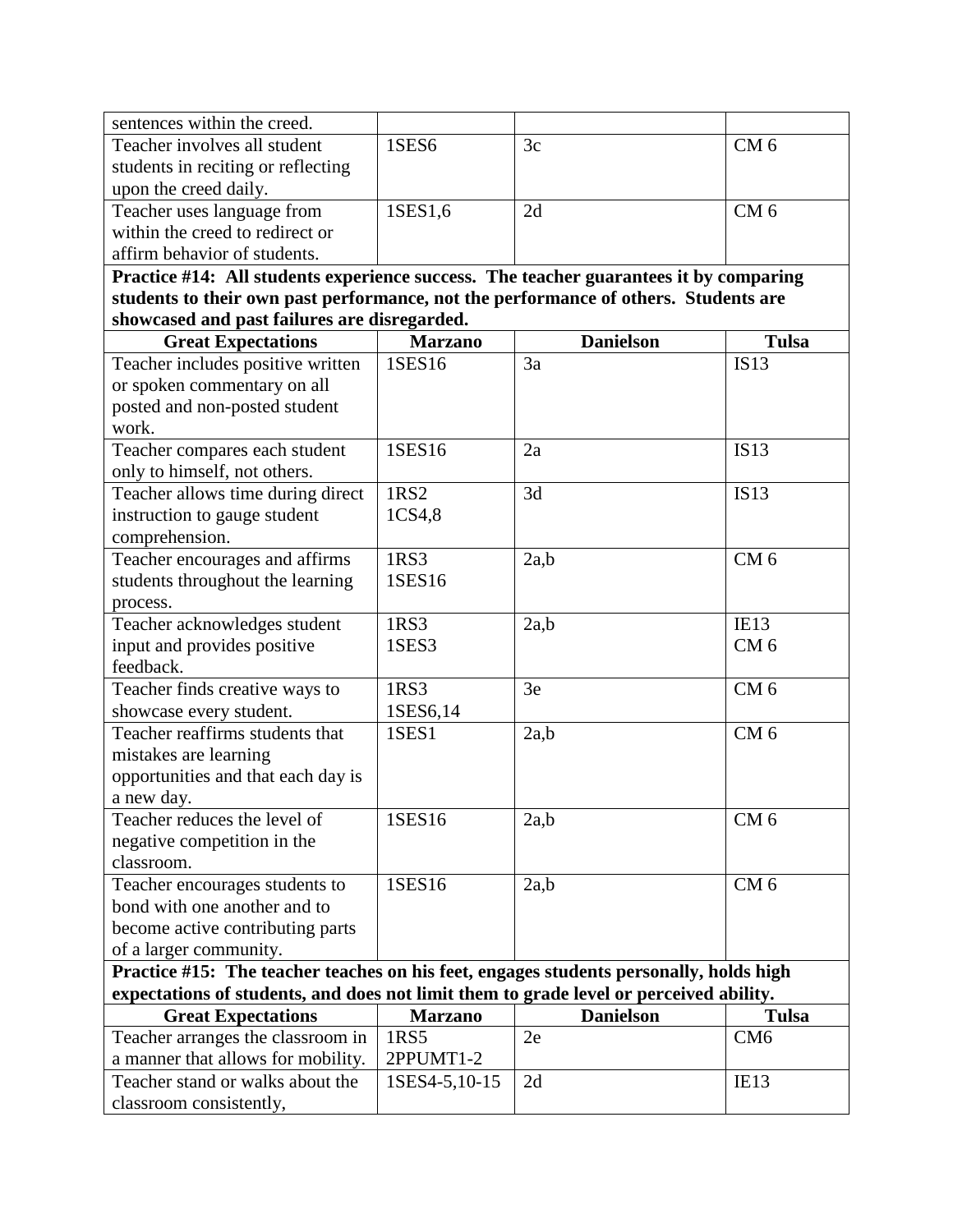| monitoring and motivating all                                                                                                        |                        |                  |                                    |
|--------------------------------------------------------------------------------------------------------------------------------------|------------------------|------------------|------------------------------------|
| students.                                                                                                                            |                        |                  |                                    |
| Teacher engages all students in                                                                                                      | 1SES10                 | 3a               | <b>IS13</b>                        |
| direct communication, making                                                                                                         |                        |                  |                                    |
| eye contact, varying tone of                                                                                                         |                        |                  |                                    |
| voice, and providing immediate                                                                                                       |                        |                  |                                    |
| feedback.                                                                                                                            |                        |                  |                                    |
| Teacher holds high expectations                                                                                                      | 1SES16-18              | 2a.b             | IE 16                              |
| of all students.                                                                                                                     |                        |                  |                                    |
| Teacher notices and encourages                                                                                                       | 1SES13                 | $2b$ ,a          | IE16                               |
| individual student strengths.                                                                                                        |                        |                  |                                    |
| Teacher offers students limitless                                                                                                    | 1SES16-18              | 1 <sub>b</sub>   | IE16                               |
| opportunities for academic and                                                                                                       |                        |                  |                                    |
| social growth.                                                                                                                       |                        |                  |                                    |
| Practice #16: Each classroom has a student who greets visitors and makes them feel                                                   |                        |                  |                                    |
| welcome and comfortable.                                                                                                             |                        |                  |                                    |
| <b>Great Expectations</b>                                                                                                            | <b>Marzano</b>         | <b>Danielson</b> | <b>Tulsa</b>                       |
| Teacher processes with students,                                                                                                     | 1RS1,4                 | 2c               | CM2                                |
| why, how, and when the door                                                                                                          |                        |                  |                                    |
| greeter is beneficial.                                                                                                               |                        |                  |                                    |
| Teacher teaches students to                                                                                                          | 1CS1-8                 | 2c               | CM2                                |
| properly greet visitors.                                                                                                             |                        |                  |                                    |
| Teacher establishes procedures                                                                                                       | 1RS4                   | 2c               | CM2                                |
| for designating a door greeter                                                                                                       |                        |                  |                                    |
| (daily, weekly, etc.)                                                                                                                |                        |                  |                                    |
| Teacher provides a script to                                                                                                         | 1RS4                   | 2c               | CM2                                |
| establish if/when an introduction                                                                                                    |                        |                  |                                    |
| is to be made.                                                                                                                       |                        |                  |                                    |
| Teacher provides a cue to signal                                                                                                     | 1RS <sub>4</sub>       | 2c               | CM2                                |
| when the introduction is to be                                                                                                       |                        |                  |                                    |
| made.                                                                                                                                |                        |                  |                                    |
| Teacher provides designated                                                                                                          | 1RS5                   | 2e               | CM <sub>2</sub>                    |
| chairs for visitors.                                                                                                                 |                        |                  |                                    |
| Practice #17: Teachers and students celebrate the successes of others.                                                               |                        |                  |                                    |
| <b>Great Expectations</b>                                                                                                            | <b>Marzano</b>         | <b>Danielson</b> | <b>Tulsa</b>                       |
| Teacher celebrates the success of                                                                                                    | 1RS3                   | 3a               | CM <sub>6</sub>                    |
| students.                                                                                                                            |                        | 2a,b             |                                    |
| Teacher uses praise,                                                                                                                 | 1RS3                   | 3a               | CM <sub>6</sub>                    |
| acknowledgment, and                                                                                                                  | 1SES14                 | 2a,b             |                                    |
| affirmations to create feelings of                                                                                                   |                        |                  |                                    |
| specialness in students.                                                                                                             |                        |                  |                                    |
|                                                                                                                                      |                        |                  |                                    |
|                                                                                                                                      |                        |                  |                                    |
|                                                                                                                                      |                        |                  |                                    |
|                                                                                                                                      |                        |                  |                                    |
|                                                                                                                                      |                        |                  |                                    |
| Teacher assists students in<br>appreciating others by<br>acknowledging others'<br>accomplishments.<br>Teacher encourages students to | 1RS3<br>1SES14<br>1RS3 | 2a,b<br>2a,b     | CM <sub>6</sub><br>CM <sub>3</sub> |